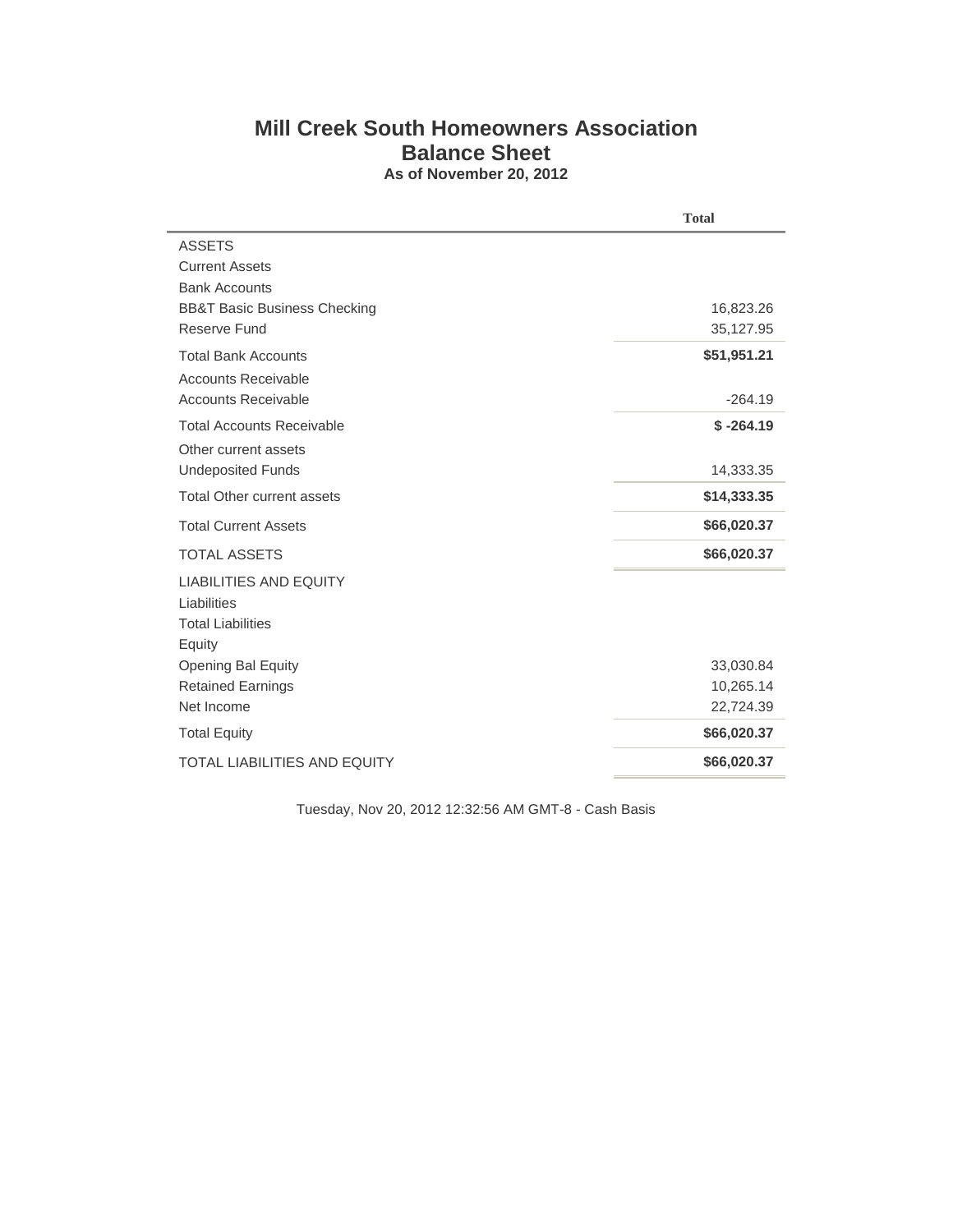## **Mill Creek South Homeowners Association Profit & Loss January 1 - November 20, 2012**

| Income<br>Dues<br>Misc. Income<br>Uncategorized Income<br><b>Total Income</b><br>Cost of Goods Sold | 17,148.75<br>170.82<br>14,418.35 |
|-----------------------------------------------------------------------------------------------------|----------------------------------|
|                                                                                                     |                                  |
|                                                                                                     |                                  |
|                                                                                                     |                                  |
|                                                                                                     |                                  |
|                                                                                                     | \$31,737.92                      |
|                                                                                                     |                                  |
| Mailboxes/paint for homeowners                                                                      | $-270.00$                        |
| <b>Total Cost of Goods Sold</b>                                                                     | $$ -270.00$                      |
| <b>Gross Profit</b>                                                                                 | \$32,007.92                      |
| <b>Expenses</b>                                                                                     |                                  |
| <b>Bank Service Fees</b>                                                                            | 267.00                           |
| Capital Improvements                                                                                | 76.07                            |
| Commons Maint.                                                                                      | 334.69                           |
| Maintenance                                                                                         | 454.04                           |
| Mowing                                                                                              | 2,168.80<br>660.00               |
| Pond & Stream Valleys<br><b>Tree Removal</b>                                                        | 1,200.00                         |
|                                                                                                     |                                  |
| <b>Total Commons Maint.</b>                                                                         | 4,817.53                         |
| Hospitality                                                                                         | 69.77                            |
| Insurance                                                                                           | 1,408.00                         |
| Licenses, Fees<br>Lighting, Repairs & Electricity                                                   | 125.00<br>149.98                 |
| Office Expense                                                                                      | 2,028.76                         |
| <b>Professional Fees</b>                                                                            | 150.00                           |
| Social                                                                                              | 101.10                           |
| <b>Uncategorized Expense</b>                                                                        | 127.50                           |
| <b>Total Expenses</b>                                                                               | \$9,320.71                       |
| Net Operating Income                                                                                | \$22,687.21                      |
| Other Income                                                                                        |                                  |
| Interest Income                                                                                     | 37.18                            |
| <b>Total Other Income</b>                                                                           | \$37.18                          |
| Net Other Income                                                                                    | \$37.18                          |
| Net Income                                                                                          | \$22,724.39                      |

Tuesday, Nov 20, 2012 12:32:56 AM GMT-8 - Cash Basis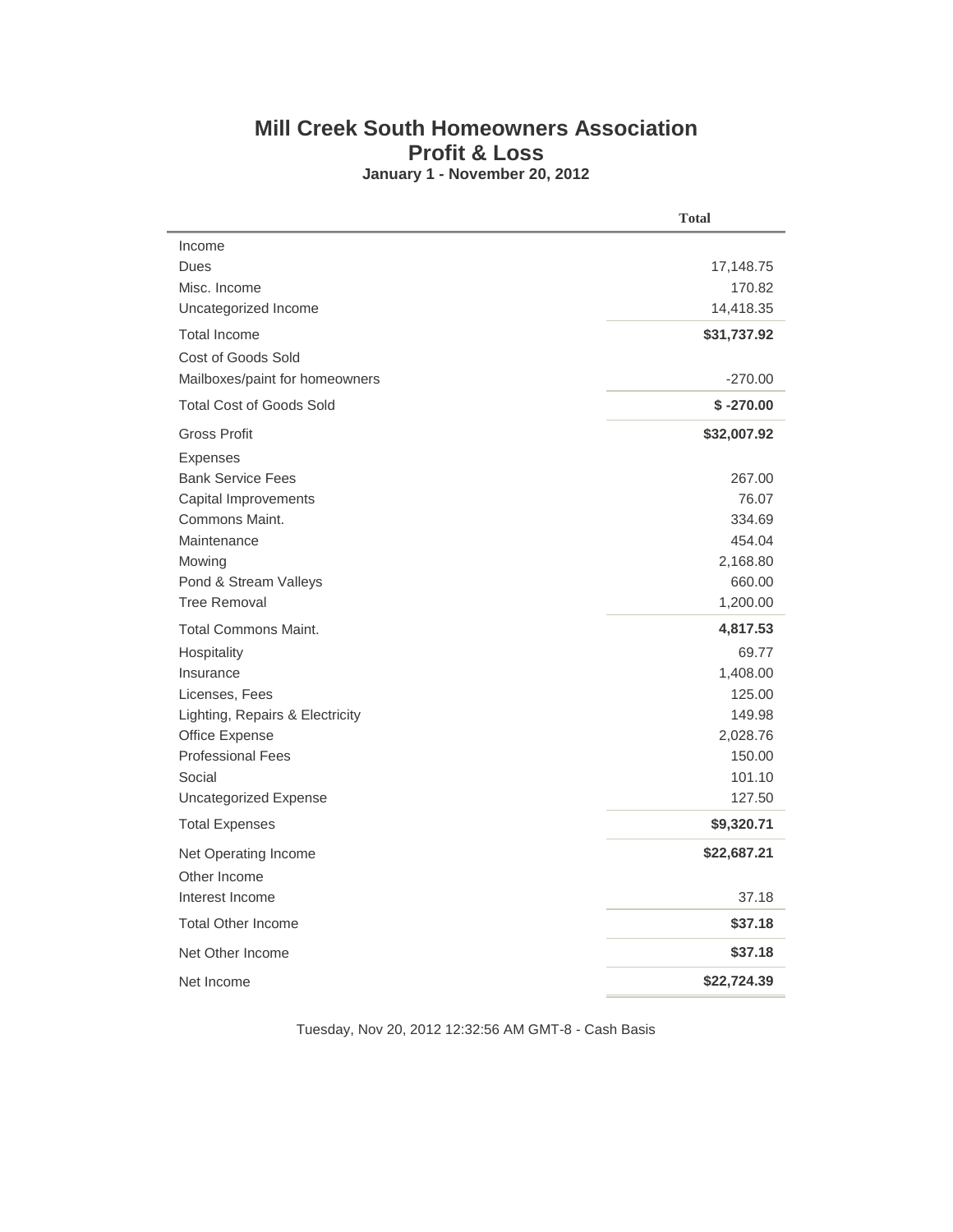## **Mill Creek South Homeowners Association Profit & Loss Since October 21, 2012**

|                          | <b>Total</b> |
|--------------------------|--------------|
| Income                   |              |
| Total Income             |              |
| <b>Gross Profit</b>      | \$0.00       |
| Expenses                 |              |
| <b>Bank Service Fees</b> | 2.00         |
| Office Expense           | 39.95        |
| <b>Total Expenses</b>    | \$41.95      |
| Net Operating Income     | $$ -41.95$   |
| Net Income               | $$ -41.95$   |

Tuesday, Nov 20, 2012 12:32:57 AM GMT-8 - Cash Basis